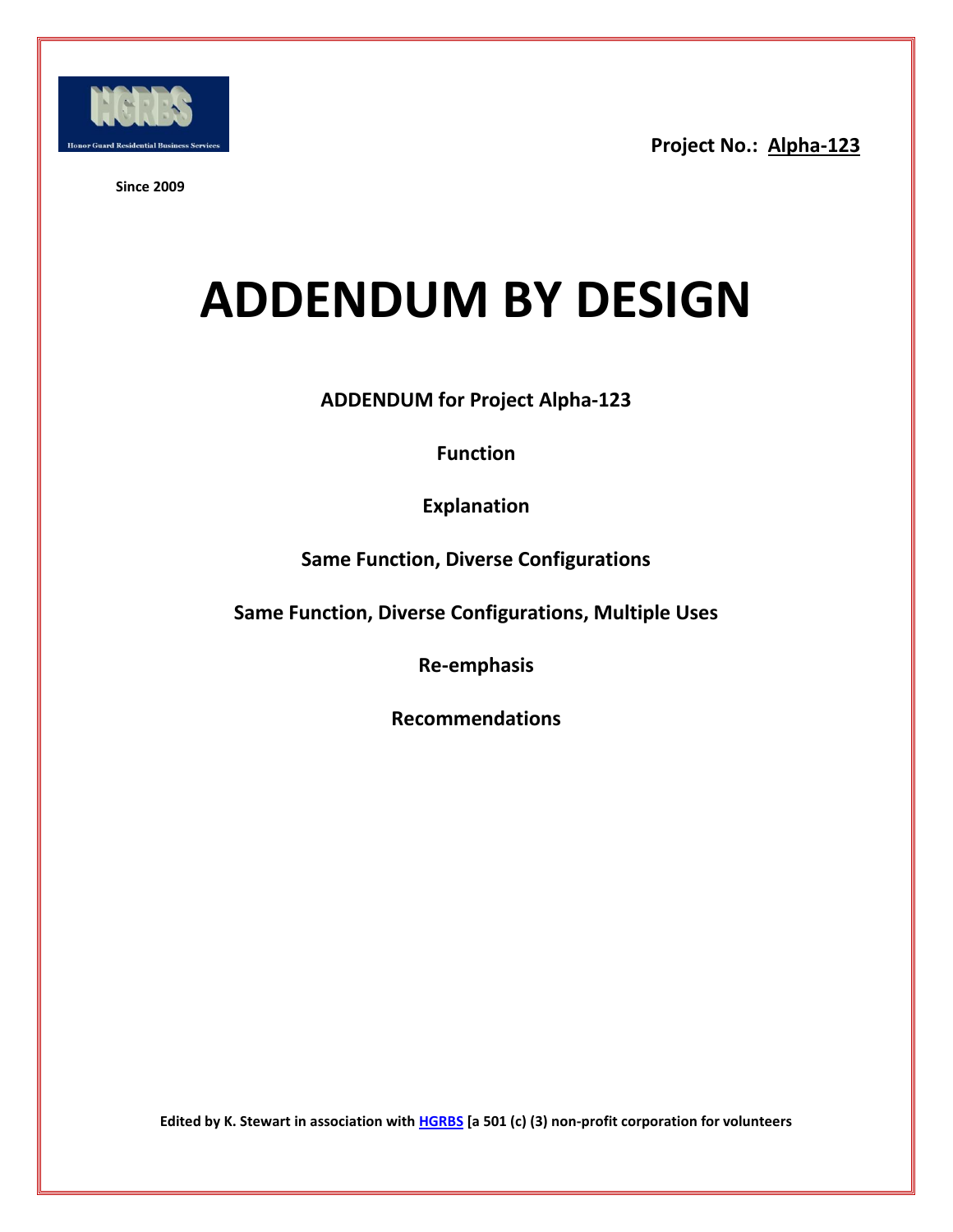This ADDENDUM is prepared under the auspices of HGRBS. This is not intended for actual use as-is. Always confer with your attorney before using or approving any legal forms, including contracts.

### **ADDENDUM for Project Alpha-123**

This ADDENDUM is with reference to the agreement between the parties named below for the special home *Project No. Alpha-123* [Herein referred to as "Project Alpha 123"] which was made in the County of King in the Vicinity of Seattle in the State of Washington on the day, date, and in the year of 06 / 16 / 2017 .

The undersigned parties to this ADDENDUM, in good faith, make the following changes and/or additions that are outlined below. These changes and/or additions will be treated as sufficiently valid as per this ADDENDUM and included as part of the original agreement (ref. *Project Alpha-123*).

**Primary Contractor:** "Contractor**"**

#### **These are the Changes/Additions:**

- a. Contractor to this agreement consents to reading, discussing, and signing the **PRE-PROJECT CONTRACTOR'S WAIVER OF LIEN** prior to resident's initial signing of this agreement of aforementioned Project.;
- b. Contractor agrees that in the event he/she breaches this agreement in any way, that Contractor agrees to waiver his/her rights to contest being issued the **Stop Work Order**, and further agrees to comply with the conditions of such *Stop Work Order*;
- c. Contractor agrees that before the *Primary Resident* issues final payment to him/her for Contractor's work on this project (Alpha-123 previously mentioned herein), that Contractor will sign the *"CONTRACTOR'S FINAL RELEASE & WAIVER OF LIEN"* specific to the nature of payment.

All terms and conditions as stated in the original body of the related agreement for *Project Alpha-123* are intact and remain the same (if not modified and/or subject of strikeout) to accommodate the changes/additions declared in this ADDENDUM which are to be treated as sufficiently valid and to be included as part of the aforementioned original body of agreement.

We affix our signatures below in confirmation that we willingly and mutually agree to these changes/additions Primary Resident (Maker of this ADDENDUM)

|                                                                                  |  |                                                                                  | Date                                                                                                          |
|----------------------------------------------------------------------------------|--|----------------------------------------------------------------------------------|---------------------------------------------------------------------------------------------------------------|
|                                                                                  |  | Primary Contractor (Acceptor of this ADDENDUM)                                   |                                                                                                               |
| Print Name _________________________________Signature __________________________ |  |                                                                                  | Date and the state of the state of the state of the state of the state of the state of the state of the state |
|                                                                                  |  | _Representing _________________________________                                  |                                                                                                               |
|                                                                                  |  |                                                                                  |                                                                                                               |
|                                                                                  |  | Project Alpha-123 Address____________________________City/Town _________________ |                                                                                                               |
|                                                                                  |  | $1$ of $3$                                                                       |                                                                                                               |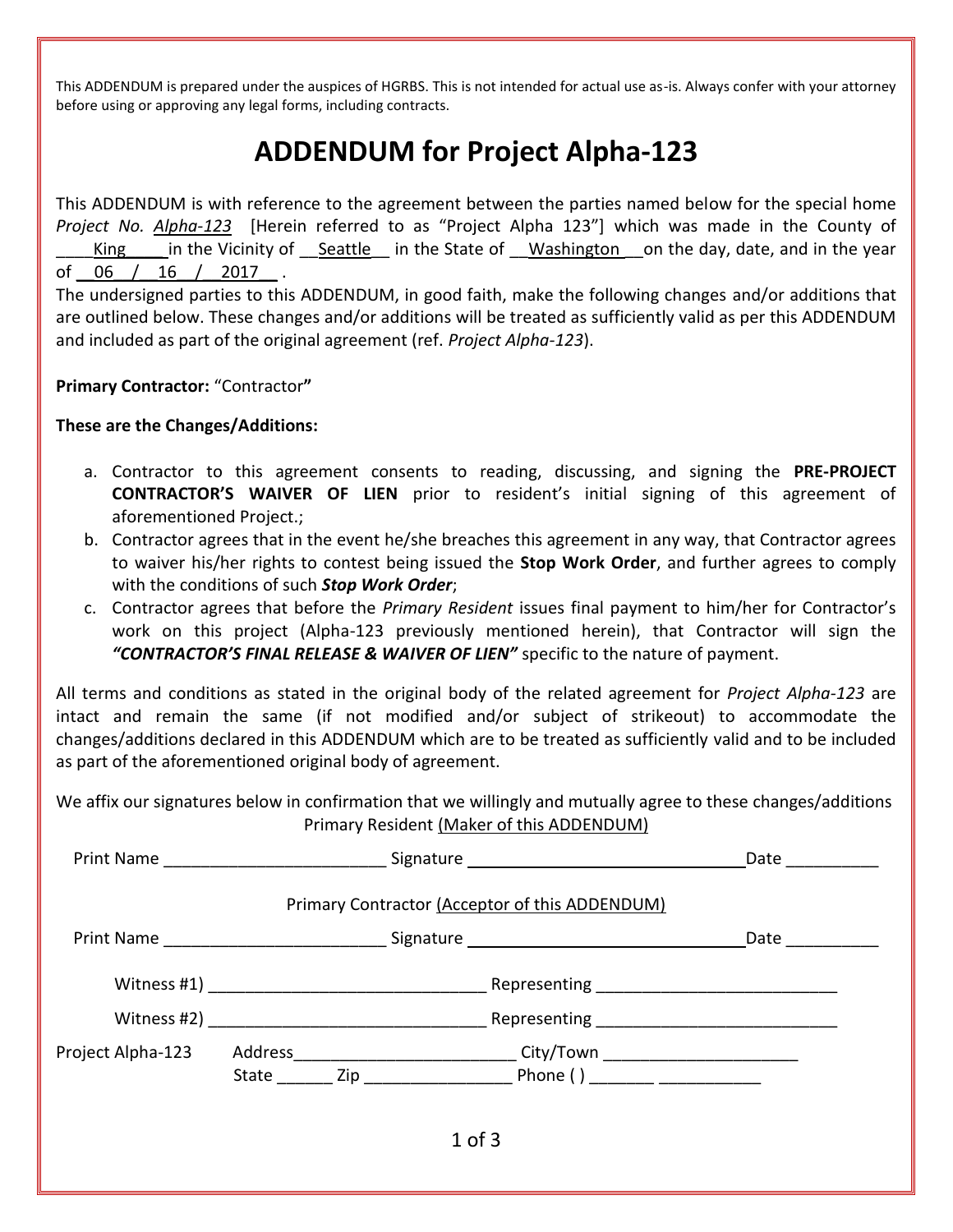#### **Function**

The ADDENDUM is especially used when something must be added to the original contract/agreement/commodity offer. For our purposes (home maintenance and improvement contracts), the ADDENDUM is used as a convenient means for modifying terms of/to the original body of the contract without having to go into the actual document and *"shift things around"* or otherwise cram additional terms into it.

#### **Explanation**

Foremost, the ADDENDUM offered here is an example of a *"before-the-fact"* document prepared before the signing of any document associated with the deal, including the most important of all ……. the contract/agreement.

In this case, the ADDENDUM is dated consistent with whatever the "Effective Date" for all documents associated with the contract is, and signed by both primary parties, also consistent with the signatures entered in this document. These must match PERFECTLY. Then this ADDENDUM is physically stapled (or otherwise attached) to the original body of the contract/agreement.

Normally, in this case, there is a line which reads *any variation* of:

*"First ADDENDUM/AMENDMENT to original agreement which is mutually agreed upon by signatories to such original agreement and is respectively effective consistent with the Effective Date affixed thereto."*

However, there are other ADDENDUMS which are *"after-the-fact",* or after the original signing of the contract/agreement. In such case, there may be a stipulation identifying its retroactive status.

## **Same Function, Diverse Configurations**

The format/facsimile of the ADDENDUM offered here, is only an accurate example of the usual content which establishes its specific nature. However, this format, in terms of arrangement or appearance of the ADDENDUM itself is widely diversified. The link below presents a "living" example of this startling assortment of other formats for the ADDENDUM which literally number into the hundreds or thousands:

#### **[ADDENDUMS](https://www.google.com/search?safe=active&noj=1&biw=1267&bih=889&site=webhp&tbm=isch&sa=1&q=addendums&oq=addendums&gs_l=img.3..0j0i5i30k1j0i24k1l8.13965.16513.0.16886.9.8.0.1.1.0.66.451.8.8.0....0...1c.1.64.img..0.9.450...0i67k1.Q6wuKwFQ3Ik)**